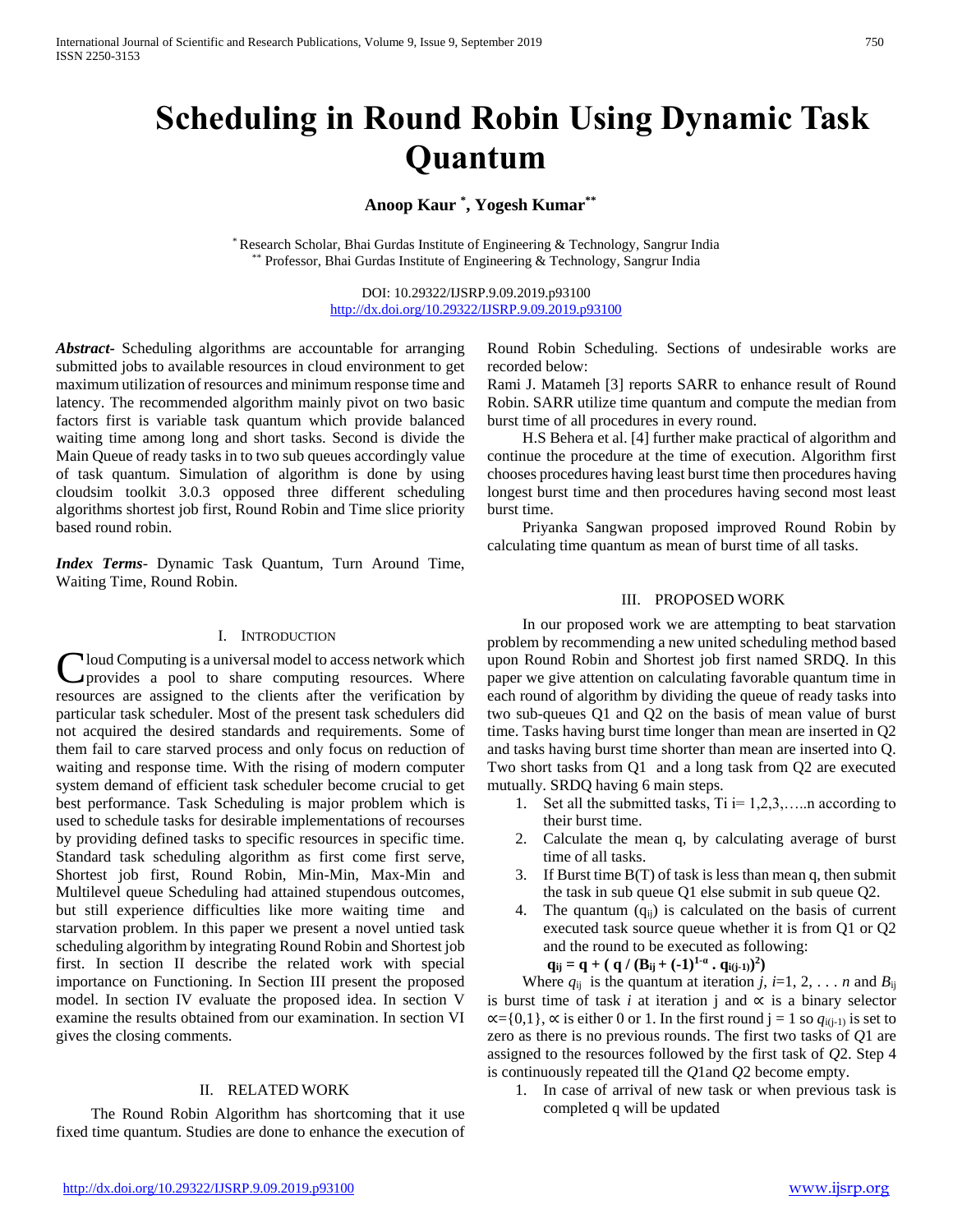| T              | $B_{ii} =$      | $(B_{ij} + q_{i(i-1)})^2$ | $(B_{ii}$       | $q_{ij} = q + (q)$ |
|----------------|-----------------|---------------------------|-----------------|--------------------|
|                | $B_{i(j-1)}$    |                           | $q_{i(j-1)})^2$ | / $(B_{ii}$<br>$+$ |
|                | $-q_{i(j-1)}$   |                           |                 | $(-1)^{1-\alpha}$  |
|                |                 |                           |                 | $q_{i(i-1)})^2$ )  |
| T <sub>5</sub> | $25-0$          | $(25+0)^2 = 625$          |                 | $q_{ij} = 45.07$   |
|                | $=25$           |                           |                 |                    |
| T2             | $35-0=$         | $(35+0)^2 = 1225$         |                 | $q_{ij} = 45.03$   |
|                | 35              |                           |                 |                    |
| T1             | $40-0=$         | $(40+0)^2 = 1600$         |                 | $q_{ii} = 45.02$   |
|                | 40              |                           |                 |                    |
| T4             | $45-0=$         | $(45+0)^2 = 2025$         |                 | $q_{ij} = 45.02$   |
|                | 45              |                           |                 |                    |
| T <sub>3</sub> | $80-0=$         |                           | $(80 -$         | $q_{ij} = 45.00$   |
|                | 80              |                           | $(0)^2$<br>$=$  |                    |
|                |                 |                           | 6400            |                    |
|                | $\sum B_{ij} =$ |                           |                 | $\sum q_{ij}$      |
|                | 225             |                           |                 | $=225.14$          |

2. In case of arrival of new task it will be inserted either in Q1 or in Q2 by comparing its burst time with mean value *q*. In this case *q* will be updated as:

 $q = q + (q/B_{new})$ 

- Where  $B_{new}$  is the burst time of new task.
	- 3. In case of a task is finished, q will be updated as:  $q = q - (q/B_{\text{terminated}})$

Where  $B$  terminated is the burst time of finished task.

## IV. EXPERIMENTAL ANALYSIS

 The proposed work is executed by using programming language Java (jdk 1.8) with simulation tool Cloudsim 3.0.3. Case: Here 5 Tasks are taken into account for calculation where time quantum is mean of burst time of all Tasks.

## **Table 1: Problem of Base Paper**

| <b>Task Name</b> | <b>Arrival Time</b> | <b>Burst Time</b> |
|------------------|---------------------|-------------------|
| T1               |                     | 40                |
| T <sub>2</sub>   |                     | 35                |
| T <sub>3</sub>   |                     | 80                |
| T4               |                     | 45                |
| <b>T5</b>        |                     | 25                |

According to improved Round Robin Method: Waiting Time : 94.0 Turn around Time: 139.0

## **Table 2: Proposed Method**

| T5 | T2                  | T1 |    | T4     | T3 |
|----|---------------------|----|----|--------|----|
|    | Spilt based on mean |    |    | $q=45$ |    |
| T5 | T2                  | T1 | T4 |        | ĽЗ |

**Round 1:** We apply step 4 of algorithm by selecting value of alpha and calculate the time quantum for individual task, then prepare Gant chart according to new time quantum.

| T <sub>5</sub> | T2 | T <sub>3</sub> | T1  | T <sub>4</sub> |
|----------------|----|----------------|-----|----------------|
| $\overline{0}$ | 25 | 60             | 105 | 145            |

**Round 2:**

After finishing T5, Bterminated = 25,  $q = 45 - (45/25) = 43.2$ After finishing T2, Bterminated = 35,  $q = 43.2 - (43.2/35) = 41.96$ After Finishing T1, Bterminated=  $40$ , q =  $41.96 - (41.96/40) = 40.91$ After Finishing T4, Bterminated = 40,  $q = 41.96 - (41.96/40) = 40.91$ 

As four Tasks are finished in same round, q is updated four times and we obtain  $q = 40.91$  in this round (2)

## **Round 3:**

 After completion of tasks T5, T2, T1 and T4 we calculate new time quantum for task T3, quantum calculation in round 3 is shown in Table 4:

#### **Table 4: Round 3 of Proposed Method**

|                         |                               |                                       |                        |                     | <b>Burst Time</b>                     |                     |  |
|-------------------------|-------------------------------|---------------------------------------|------------------------|---------------------|---------------------------------------|---------------------|--|
|                         |                               | <b>Task Name</b>                      |                        | <b>Arrival Time</b> |                                       |                     |  |
|                         |                               | T1                                    |                        | 0                   |                                       | 40                  |  |
| T <sub>2</sub>          |                               |                                       |                        | $\boldsymbol{0}$    |                                       | 35                  |  |
| T <sub>3</sub>          |                               |                                       |                        | $\overline{0}$      |                                       | 80                  |  |
| T <sub>4</sub>          |                               |                                       |                        | $\overline{0}$      |                                       | 45                  |  |
| T <sub>5</sub>          |                               |                                       | $\overline{0}$         |                     | 25                                    |                     |  |
| $\overline{\mathbf{T}}$ | $B_{ij} =$                    |                                       | $(B_{ij} +$            | $(B_{ij} -$         | $q_{ij} = q + (q / (B_{ij} +$         |                     |  |
|                         |                               | $B_{i(j\text{-}1)}-q_{i(j\text{-}1)}$ | qi(j-                  | $q_{i(j-1)})^2$     | $(-1)^{1-\alpha} \cdot q_{i(j-1)})^2$ |                     |  |
|                         |                               |                                       | $_{1)}$ ) <sup>2</sup> |                     |                                       |                     |  |
| <b>T5</b>               |                               |                                       |                        |                     |                                       |                     |  |
|                         |                               |                                       |                        |                     |                                       |                     |  |
| T2                      |                               |                                       |                        |                     |                                       |                     |  |
|                         |                               |                                       |                        |                     |                                       |                     |  |
| <b>T1</b>               |                               |                                       |                        |                     |                                       |                     |  |
|                         |                               |                                       |                        |                     |                                       |                     |  |
| <b>T4</b>               |                               |                                       |                        |                     |                                       |                     |  |
|                         |                               |                                       |                        |                     |                                       |                     |  |
| T3                      | $80 - 45 = 35$                |                                       |                        | $(35 -$             |                                       | $q_{ij} = 40.4$     |  |
|                         |                               |                                       |                        | $(45)^2$ =          |                                       |                     |  |
|                         |                               |                                       |                        | 100                 |                                       |                     |  |
|                         | $\Sigma$ B <sub>ij</sub> = 35 |                                       |                        |                     |                                       | $\sum q_{ij}$ =40.4 |  |
|                         |                               |                                       |                        |                     |                                       |                     |  |
|                         |                               |                                       |                        |                     |                                       |                     |  |